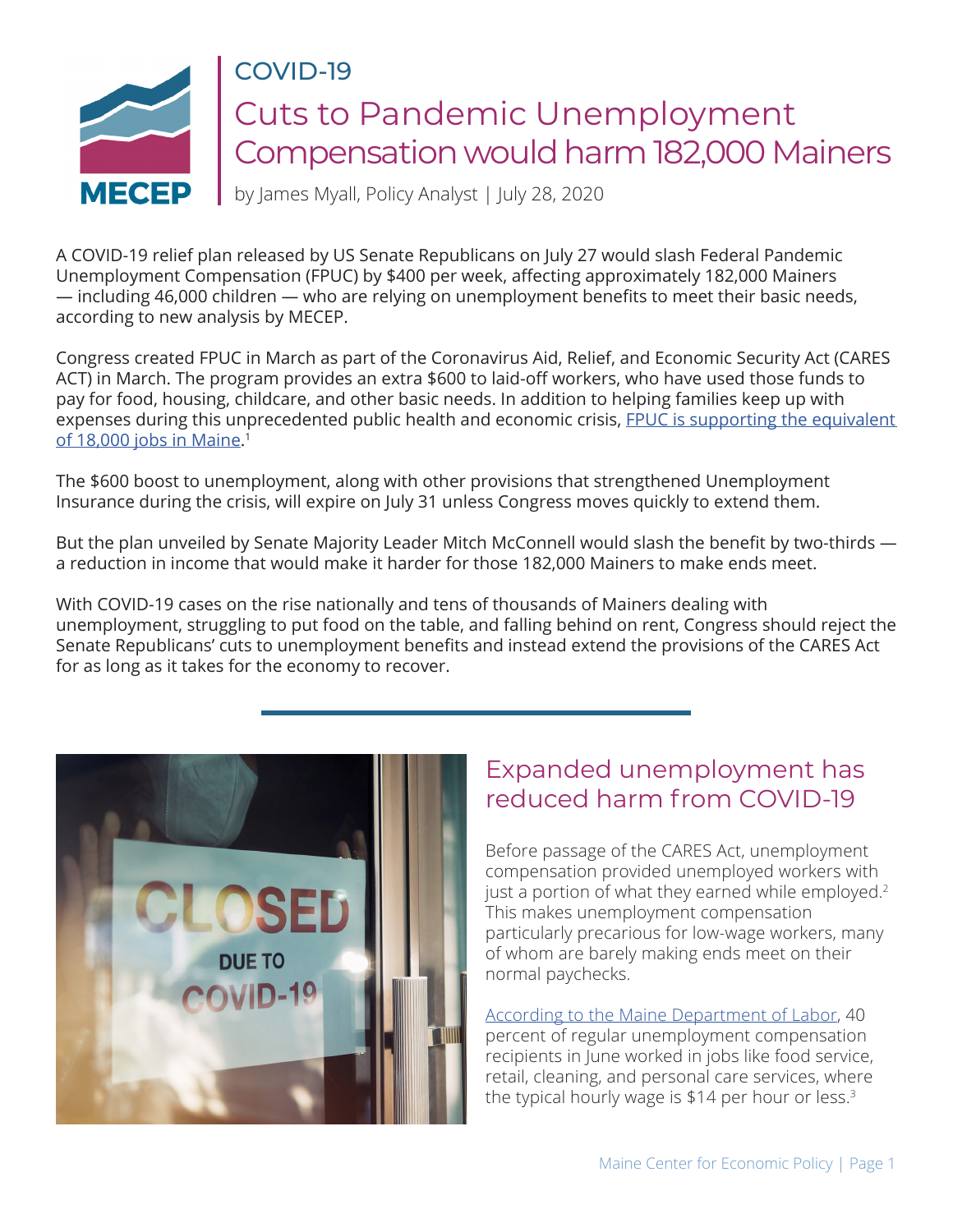<span id="page-1-0"></span>Additionally, Mainers who were previously self-employed are now receiving Pandemic Unemployment Assistance, most of whom have been receiving the minimum \$172 per week payment while their tax returns are processed to determine their eligibility level.

The additional \$600 has been a financial lifeline for laid-off workers who would otherwise be forced to confront the pandemic on incomes far below their usual wages.

Analysis of US Census Bureau's weekly [Household](https://www.census.gov/householdpulsedata)  [Pulse Survey](https://www.census.gov/householdpulsedata) finds that unemployment insurance has helped keep tens of thousands of Mainers from going hungry.[4](#page-3-0)

# Hardship persists even with FPUC; cuts would only make it worse

Nearly three quarters of Mainers receiving unemployment compensation did not have other regular income — for example, from a spouse or partner who is still working — according to the Household Pulse data. For these Mainers, any cut to unemployment is a direct cut to their ability to make ends meet.

Even now, with the additional \$600 per week, Mainers are facing hardships that would be made worse by cuts to unemployment. For example:

- 30 percent of unemployment compensation recipients had to use a credit card to pay for essentials like groceries, while 11 percent had to borrow from a friend or family member.
- Tens of thousands are worried about keeping their housing. One in four unemployment recipients who rent or have a mortgage missed last month's payment. One in three were worried about making the rent or mortgage payment next month<sup>5</sup>
- According to recent research by the Center on Budget and Policy Priorities, roughly 36,000 Maine children are hungry because their parents cannot afford to adequately feed them.[6](#page-3-0)

The Household Pulse Survey also reveals just how many Mainers are relying on the unemployment benefits —

all of whom would see incomes reduced by the Senate Republican plan. Between the period of June 21 and July 11, the state paid an average of 90,000 claims each week. While the Maine Department of Labor reports how many unemployment claims are paid out each week, it does not list the number of people in households who might also be relying on that income.



**Cuts to Federal Pandemic Unemployment Compensation would hurt 182,000 Mainers who are relying on benefits to make ends meet during this unprecedented crisis.**

However, the Pulse Survey includes a question about the number of adults and children living in a household receiving unemployment compensation.

MECEP's analysis of the data indicates that unemployment payments are supporting the livelihoods of roughly 182,000 Mainers — including roughly 46,000 children.

### Conclusion

Unemployment compensation isn't just a lifeline for workers who have been laid off through no fault of their own during the ongoing pandemic. It's also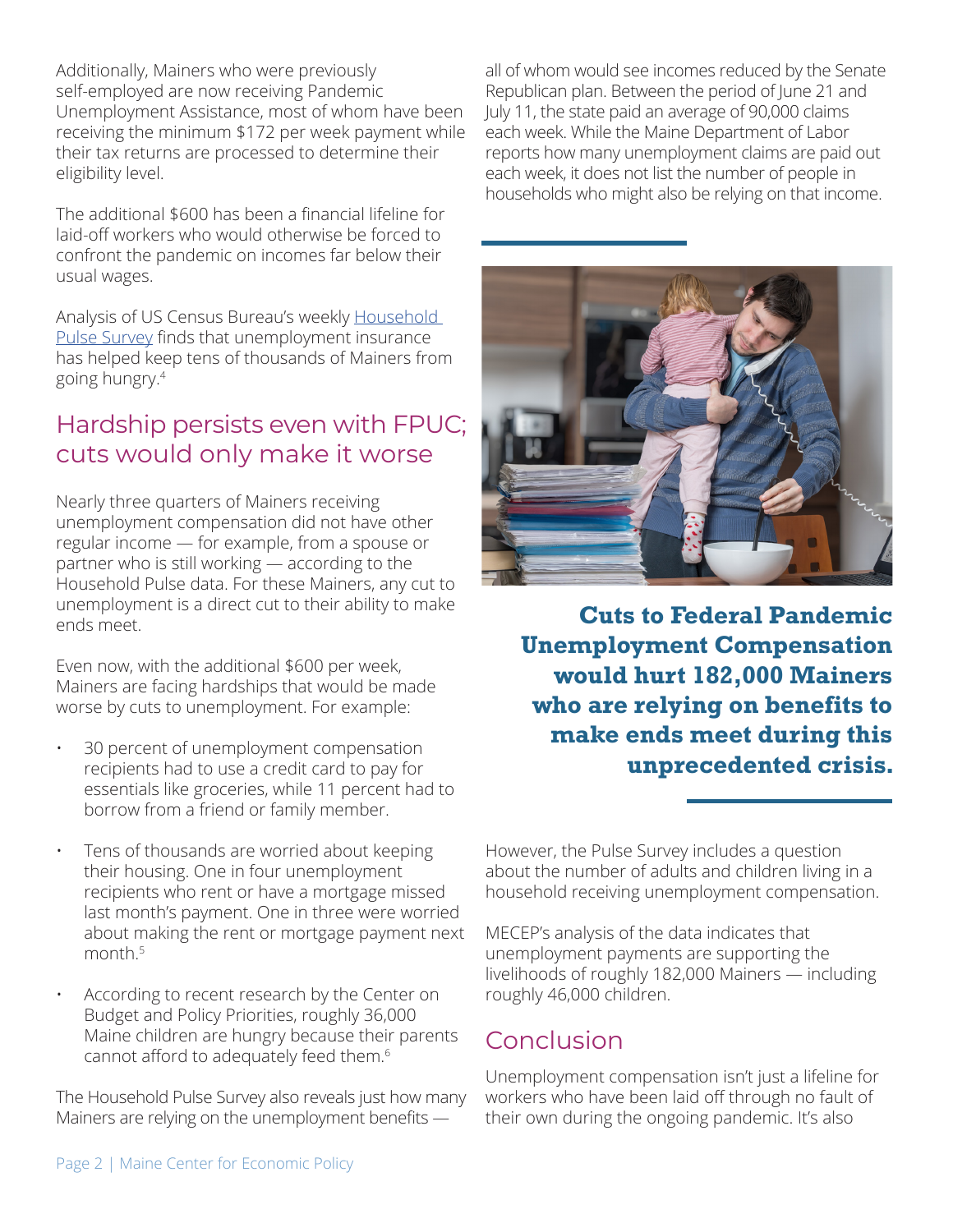one of the best tools at our disposal for supporting Maine's economy through the throes of recession.

While even those Mainers receiving unemployment are suffering hardship, the Pandemic Unemployment Compensation is keeping 182,000 Mainers from facing even harsher fallout from COVID-19. If Congress cuts benefits, those Mainers will have a harder time paying for housing, food, childcare, and other necessities.

Instead of cutting benefits for Mainers most in need during this crisis, Congress should extend the provisions of the CARES Act as part of a robust, bipartisan package to put Maine other states on the [road to recovery](https://www.fundmainesrecovery.com/roadmap-to-recovery).